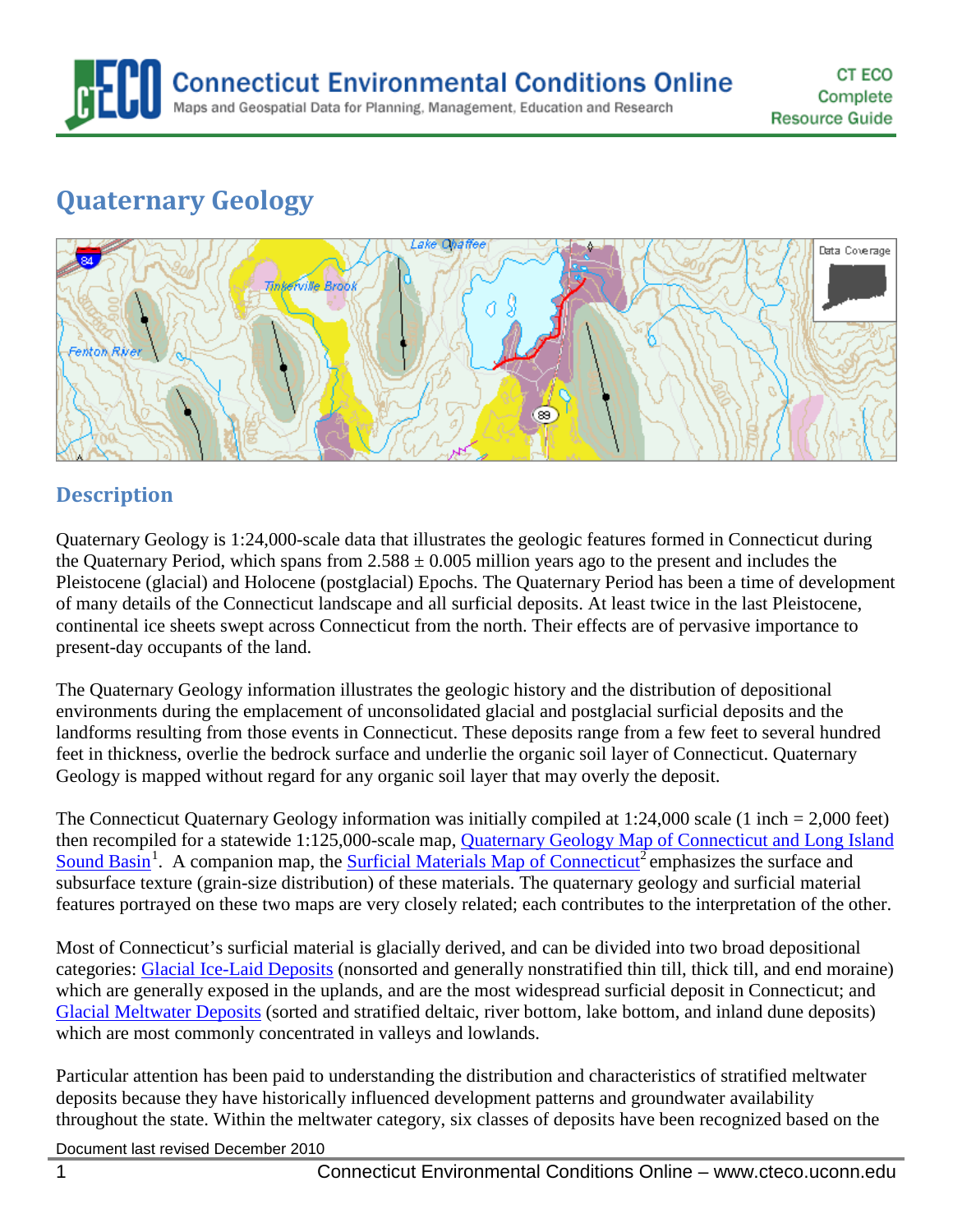conditions that prevailed during their emplacement. Four of the seven indicate whether previously deposited sediment, or the glacier itself, impounded the lake or pond where emplacement occurred (see the meltwater deposit discussion below). Meltwater stream deposits are differentiated based on their distance (proximal or distal) from the ice sheet when they were emplaced, and a separate meltwater map unit is reserved for deposits of undetermined provenance (uncorrelated).

Postglacial deposits were emplaced by various processes after the melt back of the last ice sheet. Some of these deposits were emplaced early in post-glacial time and have been grouped together as [Early Postglacial Deposits.](#page-4-0) Later deposits, resulting from processes that are still active (or are manmade), have been grouped together as [Postglacial Deposits.](#page-3-0)

[Glacial Ice-Laid Deposits](#page-6-0) (nonsorted and generally nonstratified thin till, thick till, and end moraine); [Glacial](#page-5-0)  [Meltwater Deposits](#page-5-0) (sorted and stratified deltaic, river bottom, lake bottom, and inland dune deposits); and [Postglacial Deposits](#page-3-0) (flood-plain alluvium and swamp deposits, but also including stream-terrace, talus, dune, tidal-marsh, beach, channel fill, marine delta deposits, and artificial fill) that were emplaced in comparable topographic and depositional settings, and therefore share similar characteristics, are categorized and color coded in the Legend Description. Related [Map Elements](#page-7-0) include eskers, drumlin axes, ice-margin positions, scarps, drainage divides, glacial lake spillways, meltwater channels, striations/grooves, dated sample locations, glaciofluvial and lake-bottom facies as overlays on glacial lake map units and various types of exposures.

[Glacial Ice-Laid Deposits](#page-6-0) (nonsorted and generally nonstratified thin till, thick till, and end moraine) were derived directly from the ice and consist of nonsorted, generally nonstratified mixtures of grain-sizes ranging from clay to large boulders. The matrix of most tills is predominantly sand and silt, and boulders can be sparse to abundant. Some tills contain lenses of sorted sand and gravel and occasionally masses of laminated finegrained sediment. The lack of sorting and stratification typical of ice-laid deposits often makes them poorly drained, difficult to dig in or plow, mediocre sources of groundwater and unsuited for septic systems. Till blankets the bedrock surface in variable thicknesses and commonly underlies stratified meltwater deposits. End moraine deposits (primarily ablation till) occur principally in southeastern Connecticut. Ice-laid deposits are inferred to be of Wisconsinan age except where exposures of older (probably Illinoian) till are shown. Drumlins are inferred to be composed of older till mantled by younger till.

[Glacial Meltwater Deposits](#page-5-0) (sorted and stratified deltaic, river bottom, lake bottom, and inland dune deposits) were laid down in glacial streams, lakes and ponds which occupied the valleys and lowlands of Connecticut as the last ice sheet systematically (Koteff and Pessl, 1981) melted away to the north. They are often composed of layers of well-to-poorly sorted sands, gravels, silts and clays with few to no boulders, and owing to their waterrelated depositional origins they have many characteristics that are favorable for development. Because water is a better sorting agent than ice, glacial meltwater deposits are commonly better sorted, more permeable, and better aquifers than ice-laid deposits. They can be good sources of construction aggregate, and are relatively easy to excavate and build highways and buildings on. Stratified meltwater deposits include both fine and coarse grained deposits such as silt, clay, sand, and gravel.

The mapping presented here and on the [Quaternary Geology Map of Connecticut](http://cteco.uconn.edu/map_catalog/maps/state/Quaternary_Geologic_Map_of_Connecticut_and_Long_Island_Sound_Basin.pdf) and Long Island Sound Basin<sup>1</sup> is based on recognizing single bodies of sediment or assemblages of glacial sedimentary facies that can be identified as mappable units known as morphosequences (Koteff and Pessl, 1981). Different sedimentary facies are associated with fluvial, deltaic and lake-bottom settings. Coarse proximal deposits are emplaced in highenergy settings at or near the ice front. Energy levels dropped off with distance from the glacier (distally) and grain size decreased along the path of meltwater flow. As a result, morphosequences are coarse grained at their collapsed, ice-contact heads and become finer distally (Figure 1). A detailed discussion of the complexities and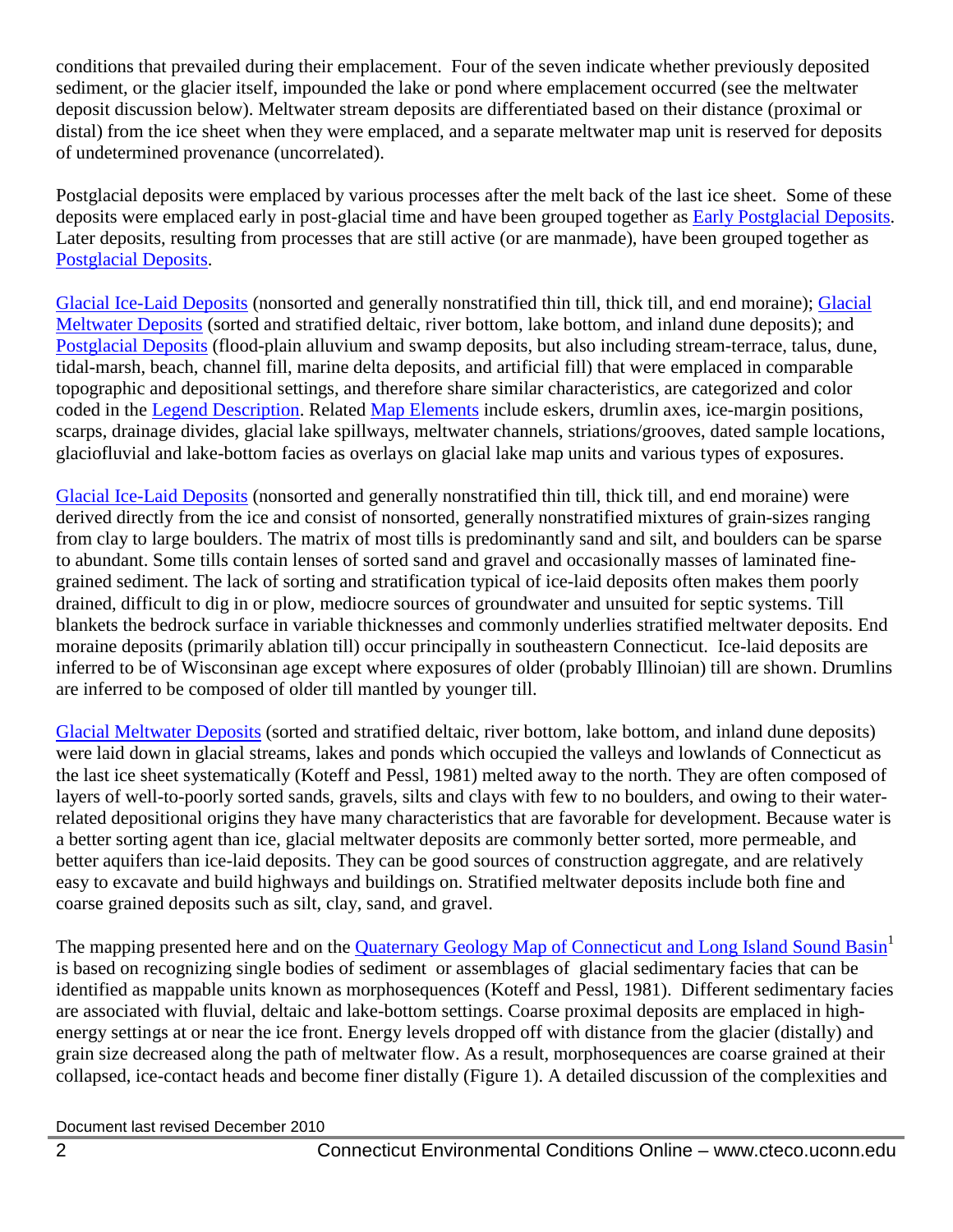significance of morphosequences is contained in the pamphlet that accompanies the [Quaternary Geology Map](http://cteco.uconn.edu/map_catalog/maps/state/Quaternary_Geologic_Map_of_Connecticut_and_Long_Island_Sound_Basin.pdf)  of Connecticut [and Long Island Sound Basin](http://cteco.uconn.edu/map_catalog/maps/state/Quaternary_Geologic_Map_of_Connecticut_and_Long_Island_Sound_Basin.pdf)<sup>1</sup>.



Figure 1: A *morphosequence* is a body of meltwater deposits composed of a continuum of land forms, grading from ice-contact forms (eskers, kames) to non-ice-contact forms (flat valley terrace, delta plains), that were deposited simultaneously at and beyond the margin of a glacier, graded to a specific base level. Grain-size decreases from coarse gravel at ice-contact heads, through sand and gravel and sand beneath delta plains and foreset slopes to silt and clay in lake-bottom deposits (after Stone and others, 2005).

Deposition of the morphosequences that progressively filled bedrock valleys and lowlands as the last glacier melted northward required the presence of impounded lakes and ponds. The nature of the impoundments and the resulting distribution of the meltwater deposits on the landscape were controlled by the topography of the area being deglaciated. Where a northward succession of ice positions was established in south-draining basins, previously deposited sediment formed the dams, and the oldest morphosequences occupied the lowest, widest parts of the valley. Deposition then progressed up valley, with the youngest depositional sequences occupying higher, narrower portions of the valley (Figure 2). In north-draining systems the opposite is true. The ice itself was the impoundment, and the oldest morphosequences were emplaced in the higher, narrower portions of the basin. As the ice front retreated northward, a succession of lower bedrock spillways were opened and the valleys widened. In this case, the youngest depositional sequences occupied the lowest, widest portions of the valley (Figure 2).



Figure 2: Scenario for morphosequence development in ice-dammed (Top) and sediment-dammed basins (Bottom). The mechanism of impoundment and the chronological and topographic positions of the deposits are related to the orientation of the basins relative to the direction of ice retreat. These relationships are reflected in the organization and color coding of the List of Map Units (after Stone and others, 2005).

Document last revised December 2010 [Postglacial Deposits](#page-3-0) (flood-plain alluvium and swamp deposits, but also including stream-terrace, talus, dune, tidal-marsh, beach, channel fill, marine delta deposits, and artificial fill) are less widely distributed and are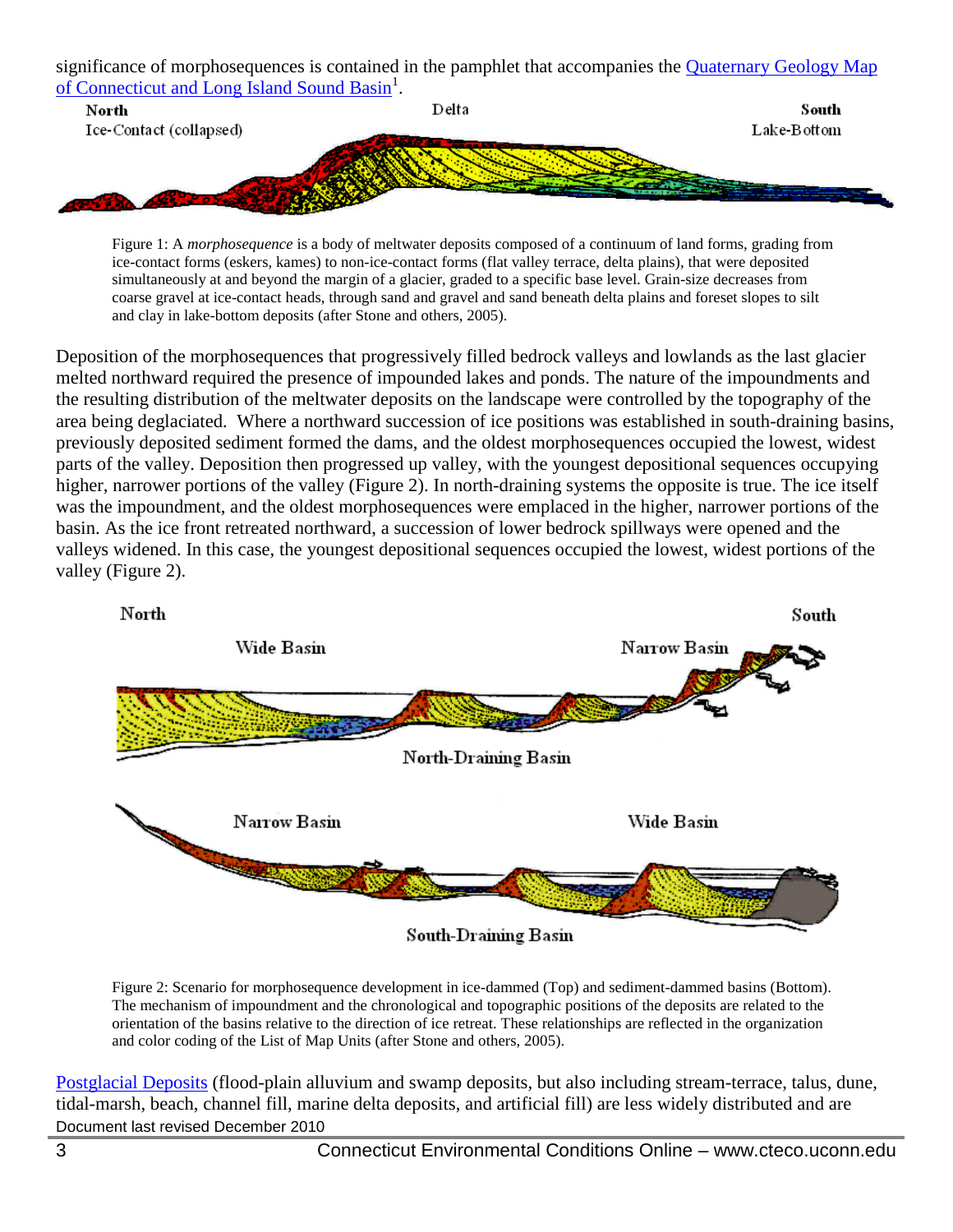typically thinner than the glacial deposits that they overlie. The oldest postglacial deposits occur in Long Island Sound and in southeastern Connecticut because these areas were deglaciated first. Many of the depositional processes that were initiated as postglacial conditions began to prevail are still operative today.

Postglacial deposits provide locally important ecological, agricultural, commercial, and recreational resources. Talus, a result of rockfall at the base of steep bedrock (primarily trap rock) cliffs, and inland dune deposits, that developed as winds swept across newly exposed glacial lake beds, provide ecological niches that are atypical for Connecticut. Beach, dune, marsh and swamp deposits are key ecological elements of coastal and poorly drained inland settings. Deposits of floodplain alluvium are largely composed of sands, gravels and silts that have been reworked from glacial deposits and mixed with organic matter which increases their fertility. Despite their flood-prone nature, low, flat, fertile floodplains have historically been attractive for agricultural uses and development related to water-dependant commerce.

## **Purpose**

Connecticut Quaternary Geology is 1:24,000-scale data suitable for geologic and environmental mapping and analysis purposes. It is not intended for maps printed at map scales greater or more detailed than 1:24,000 scale (1 inch = 2,000 feet). The 1:24,000-scale Quaternary Geology features and the 1:24,000-scale Surficial Material features are very closely related; each contributes to the interpretation of the other. The Quaternary Geology data is complemented by the Surficial Geology data in that the grain-size distribution (texture) of individual Quaternary Geology deposits is defined and described the Surficial Materials data. For example, the Surficial Materials data specifies the texture for a given Quaternary Geology Sediment of Dammed Pond deposit as either comprised of Sand, Gravel, Sand and Gravel, Sand and Gravel overlying Sand, Sand overlying Sand and Gravel, Sand overlying Fines, or another similar combination. Not all Quaternary Geology deposits exhibit the same grain size.

[Quaternary Geology Map of Connecticut](http://cteco.uconn.edu/map_catalog/maps/state/Quaternary_Geologic_Map_of_Connecticut_and_Long_Island_Sound_Basin.pdf) and Long Island Sound Basin<sup>1</sup> provides information the geologic history and the distribution of depositional environments during the emplacement of unconsolidated glacial and postglacial surficial deposits and the landforms resulting from those events in Connecticut, whereas the [Surficial Materials Map of Connecticut](http://cteco.uconn.edu/map_catalog/maps/state/Surficial_Materials_Map_of_Connecticut.pdf)<sup>2</sup> emphasizes the surface and subsurface texture (grain-size distribution) of these materials.

## **Legend Description**

The following legend organizes quaternary geology deposits in terms of depositional history, beginning with the most recent postglacial deposits (flood-plain alluvium and swamp deposits, but also including stream-terrace, talus, dune, tidal-marsh, beach, channel fill, marine delta deposits, and artificial fill) and ending with the oldest deposits derived directly from emerging glacial ice (nonsorted and generally nonstratified thin till, thick till, and end moraine). Glacial meltwater deposits formed by glacial meltwater flowing from the melting glacial ice sheets (sorted and stratified deltaic, river bottom, lake bottom, and inland dune deposits) are described in the middle of the legend list.

#### **POSTGLACIAL DEPOSITS**

(late Holocene, late Wisonsinan)

<span id="page-3-0"></span>POSTGLACIAL DEPOSITS – Postglacial deposits in Connecticut include stream-terrace, talus, dune, floodplain alluvium, swamp, salt-marsh, beach, fluvial-estuarine channel-fill, and marine deltaic deposits. The onset of postglacial conditions was time-transgressive and began several thousand years earlier in the southern part of Connecticut than in the northern parts. In most of mainland Connecticut, postglacial activity consisted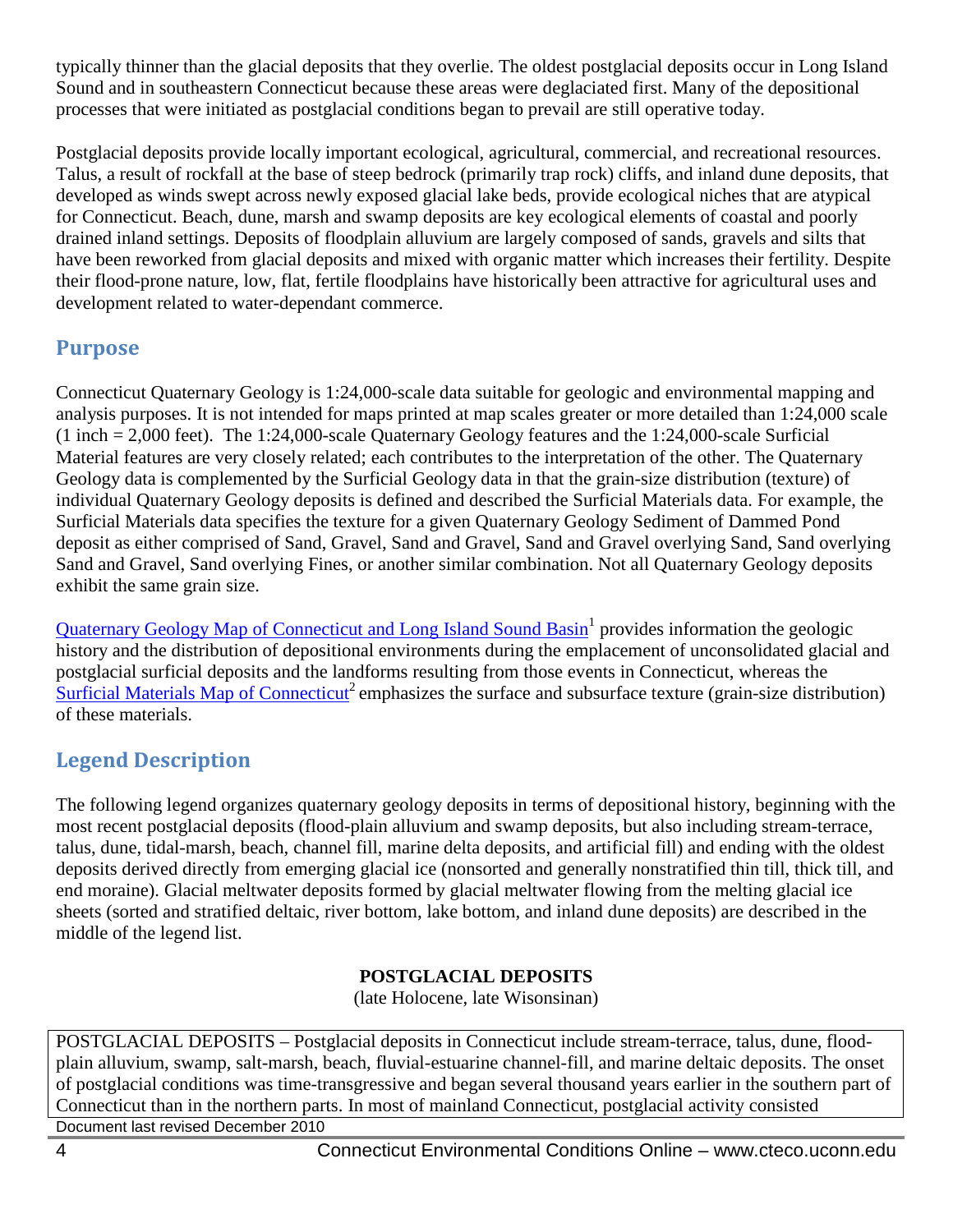predominantly of incision of glacial deposits by meteoric streams along stream terrace surfaces, followed by the establishment of flood plains at modern levels.

| Symbol | Description                                                                                         |
|--------|-----------------------------------------------------------------------------------------------------|
|        | Artificial Fill – Earth and manmade materials including rocks, gravel, sand, silt, clay,            |
|        | concrete, and select refuse artificially and extensively emplaced, principally in coastal areas.    |
|        | Highway and railroad fill, areas of landfills, and local fill in urban areas are not mapped.        |
|        | Coastal Beach and Dune Deposits - Fine to coarse sand and local pebble-cobble gravel in             |
|        | modern beach deposits. Texture of beach deposits varies over short distances and is generally       |
|        | controlled by texture of nearby glacial materials exposed to wave action. Beach deposits are        |
|        | poorly to well sorted and generally less than 2 m (6 ft) thick. Locally includes dune deposits      |
|        | consisting of relatively well sorted, fine to coarse sand in transverse coastal eolian dunes that   |
|        | are 1 to 3 m $(3$ to 10 ft) thick.                                                                  |
|        | Tidal Marsh Deposits – Consists of peat and muck, generally 1 to 9 m (3 to 30 ft) thick,            |
|        | interbedded at depth with laminated fine sand and silt. Organic peat and muck is decomposed,        |
|        | fibrous and matted, herbaceous and silty-herbaceous material that accumulated in marshes at         |
|        | and upstream from mouths of streams open to marine waters of Long Island Sound; marshes             |
|        | include coastal salt marshes and brackish to freshwater tidal marshes rather up estuaries.          |
|        | Shown only where greater than 25 acres in area.                                                     |
|        | Floodplain Alluvium - Sand, gravel, silt, minor clay, and some organic material in flood            |
|        | plains of modern streams. Along smaller streams, texture of alluvium is commonly variably           |
|        | both laterally and vertically, but overall texture is often similar to adjacent glacial materials.  |
|        | Thickness commonly less than 2 m (6ft). Along larger rivers, contains gravel and sand at base,      |
|        | overlain by laminated sand, silt, and minor clay, as much as 8 m (25 ft) thick. Alluvium            |
|        | overlies glacial stratified sand and gravel, coarse gravel, or till in upland valleys; in lowlands, |
|        | commonly overlies sand or silty-clayey lake-bottom deposits.                                        |
|        | Swamp Deposits - Muck and peat that contain minor amounts of sand, silt, and clay overlying         |
|        | laminated organic silt, clay, and sand. Organic peat and muck is decomposed, fibrous, and           |
|        | granular, woody herbaceous material. Thickness of organic materials is commonly less than 3         |
|        | m (10 ft). Some deposits accumulated in poorly drained areas, mostly in shallow, low lying          |
|        | basins in till and (or) bedrock areas; other deposits accumulated in relatively deep, closed        |
|        | depressions (kettles) in ice-proximal, glacial meltwater deposits, and in shallower depressions     |
|        | and swales on glacial lake-bottom surfaces; some deposits occupy low swales between alluvial        |
|        | levees on Holocene flood-plain surfaces. Generally overlie materials of adjacent deposit.           |
|        | Shown only where greater than 25 acres in area.                                                     |
|        | Talus – Consists of angular, loose blocks of basalt and diabase accumulated by rockfall and         |
|        | creep at base of bedrock cliffs along linear traprock bridges in Central Lowland. Forms steep       |
|        | unstable slopes. Generally less than 6 m (20 ft) thick.                                             |

#### **EARLY POSTGLACIAL DEPOSITS**

(early Holocene, late Wisconsinan)

<span id="page-4-0"></span>

| Symbol                              | Description                                                                                          |
|-------------------------------------|------------------------------------------------------------------------------------------------------|
|                                     | <b>Stream Terrace Deposits</b> – Sand, gravel, and silt deposited by meteoric water on terraces that |
|                                     | were cut into glacial meltwater sediments. Texture is variable vertically and laterally, but is      |
|                                     | chiefly coarse pebbly sand commonly similar to that of adjacent glacial deposits. Thickness          |
|                                     | ranges from 1 to 5 m (3 to 15 ft). Distinguished from meltwater-terrace deposition by its lower      |
|                                     | position in valley, commonly only 3 to 6 m (10 to 20 ft) above altitude of modern flood plains.      |
|                                     | Inland Dune Deposits – Medium, relatively well sorted sand, in transverse, parabolic, and            |
|                                     | hummocky dunes as much as 12 m (40 ft) thick. Most common in drained basin of glacial                |
| Document last revised December 2010 |                                                                                                      |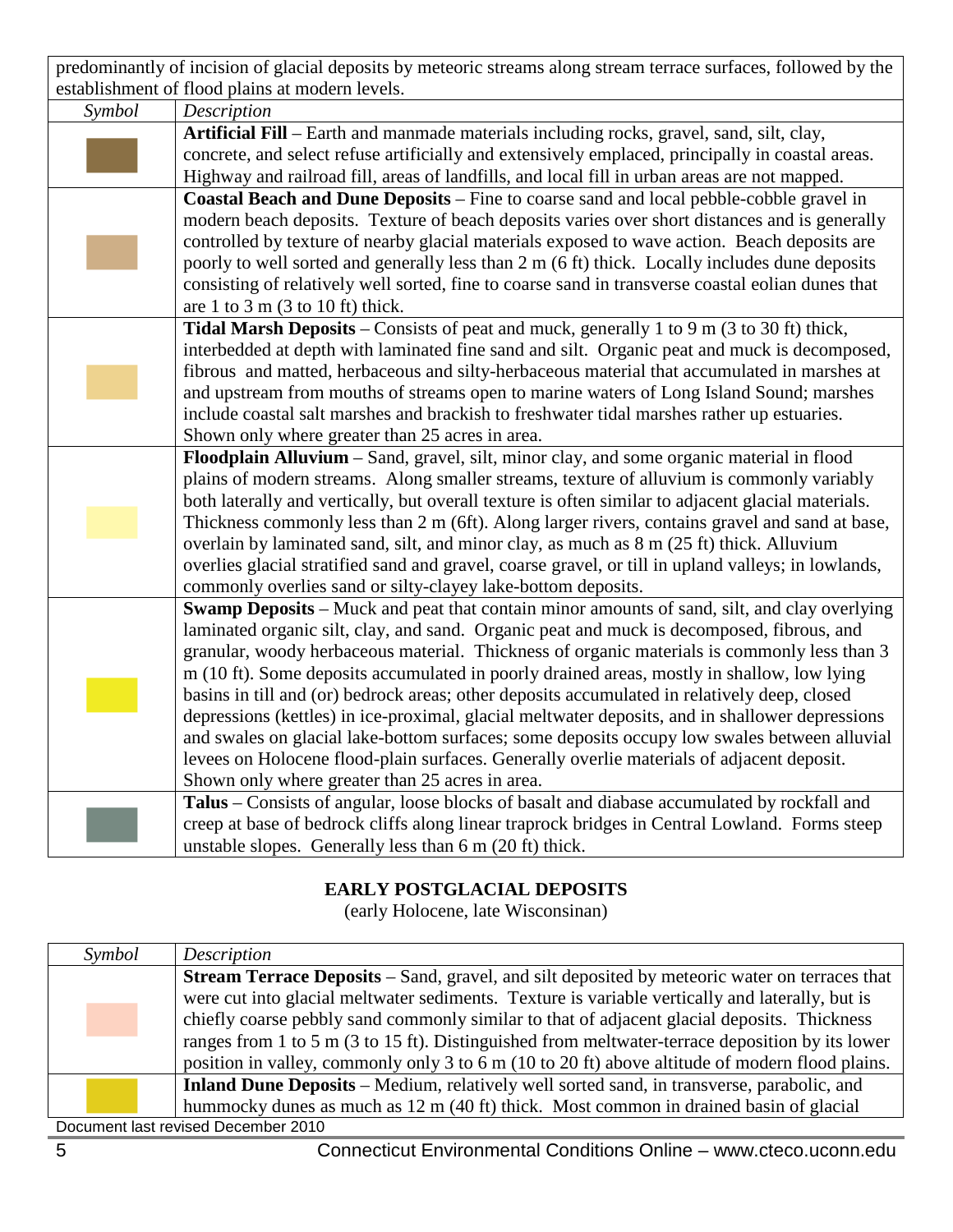| Lake Hitchcock where sand was derived from extensive glacial-lake deltaic deposits. Dune                   |
|------------------------------------------------------------------------------------------------------------|
| sand now fixed by vegetation except where disturbed by human activities. Eolian silty sand,                |
| generally less than $1 \text{ m}$ (3 ft) thick, is widespread in valleys and lower till slopes, but is not |
| shown on map.                                                                                              |

# **GLACIAL MELTWATER DEPOSITS**

(late Wisconsinan)

<span id="page-5-0"></span>GLACIAL MELTWATER DEPOSITS are sorted and stratified sediments composed of gravel, sand, silt, and clay, including lenses of flowtill and other diamict sediment, deposited by flowing glacial meltwater. Mineralogy of sediments is highly variable across the State, but in general is closely similar to subjacent and northerly adjacent bedrock. Gravel clasts and sand grains are generally fresh and nonweathered. Map units were deposited either in a single glacial lake, a related series of lakes, or along meltwater streams in a valley where no ponding occurred. The position of the map units in the landscape indicates the systematic northward retreat of the ice margin.

|        | norurward retreat or the ree margin.                                                                                                                                                    |
|--------|-----------------------------------------------------------------------------------------------------------------------------------------------------------------------------------------|
| Symbol | Description                                                                                                                                                                             |
|        | Undifferentiated (uncorrelated) Meltwater Deposits - Deposited in unidentified systems.                                                                                                 |
|        | Most appear to be ice-contact deposits entirely on glacial ice collapsed down to present                                                                                                |
|        | positions in landscape. Locally includes lake-bottom deposits (ruled patterned) that cannot be                                                                                          |
|        | associated with any particular glacial lake.                                                                                                                                            |
|        | Deposits of Major Ice-Dammed Lakes - Appear in gently sloping, relatively wide valleys<br>and basins with drainage outlets to the north. Main valleys commonly fed by steeper tributary |
|        | valleys. Lakes impounded in these valleys and basins when ice margin blocked drainage outlet                                                                                            |
|        | to the north. Lakes spilled through cols floored in till and (or) bedrock across drainage divides.                                                                                      |
|        | Some lakes had two or three stages as northward retreat uncovered lower spillways out of the                                                                                            |
|        | basins. Deltaic, fluvial, and lake bottom sedimentary facies are included in these deposits.                                                                                            |
|        | Delta-tributary fluvial sediments shown by dot pattern; lake bottom sediments shown by line                                                                                             |
|        | pattern. Most prevalent morphosequences are ice-marginal deltas, but ice-marginal and near-                                                                                             |
|        | ice-marginal fluviodeltaic sequences also occur; locally, ice-marginal lacustrine fan deposits                                                                                          |
|        | are found. Lake-bottom deposits associated with multiple deltaic morphosequences cover large                                                                                            |
|        | areas.                                                                                                                                                                                  |
|        | Deposits of Major Sediment-Dammed Lakes - Appear in gently sloping, relatively wide                                                                                                     |
|        | valleys and basins that drained to the south, away from the ice margin. Relatively large glacial                                                                                        |
|        | lakes formed in these valleys and basins behind thick sediment dams that filled narrower                                                                                                |
|        | sections of the valley. Dams most commonly were composed of ice-marginal meltwater                                                                                                      |
|        | sediments (usually deltaic) deposited at slightly earlier ice-margin positions in the valleys.                                                                                          |
|        | Lake developed in wider sections of valleys or in basins within valleys and were commonly                                                                                               |
|        | fed by streams in tributary valleys to the lakes. Spillways for some lakes were over their                                                                                              |
|        | sediment dams, in which case the lake-level lowered continuously during the life of the lake                                                                                            |
|        | because the spillway was across easily erodible sand and gravel deposits. Other lakes had                                                                                               |
|        | spillways with their bass in bedrock across basin divides that were lower in altitude than the                                                                                          |
|        | surface of the sediment dam blocking the valley; lake levels were stable throughout the life of                                                                                         |
|        | these lakes. Deltaic, fluvial, and lake-bottom sediments are included in these deposits. Delta-                                                                                         |
|        | tributary fluvial sediments shown by dot pattern; lake-bottom sediments shown by line pattern.                                                                                          |
|        | Morphosequences types include ice-marginal deltaic, ice-marginal fluviodeltaic, and near-ice                                                                                            |
|        | marginal fluviodeltaic deposits; locally, ice-marginal lacustrine fan deposits occur; glacial                                                                                           |
|        | Lake Hitchcock deposits include meteoric deltas. Lake-bottom deposits associated with                                                                                                   |
|        | multiple deltaic morphosequences cover large areas.                                                                                                                                     |
|        |                                                                                                                                                                                         |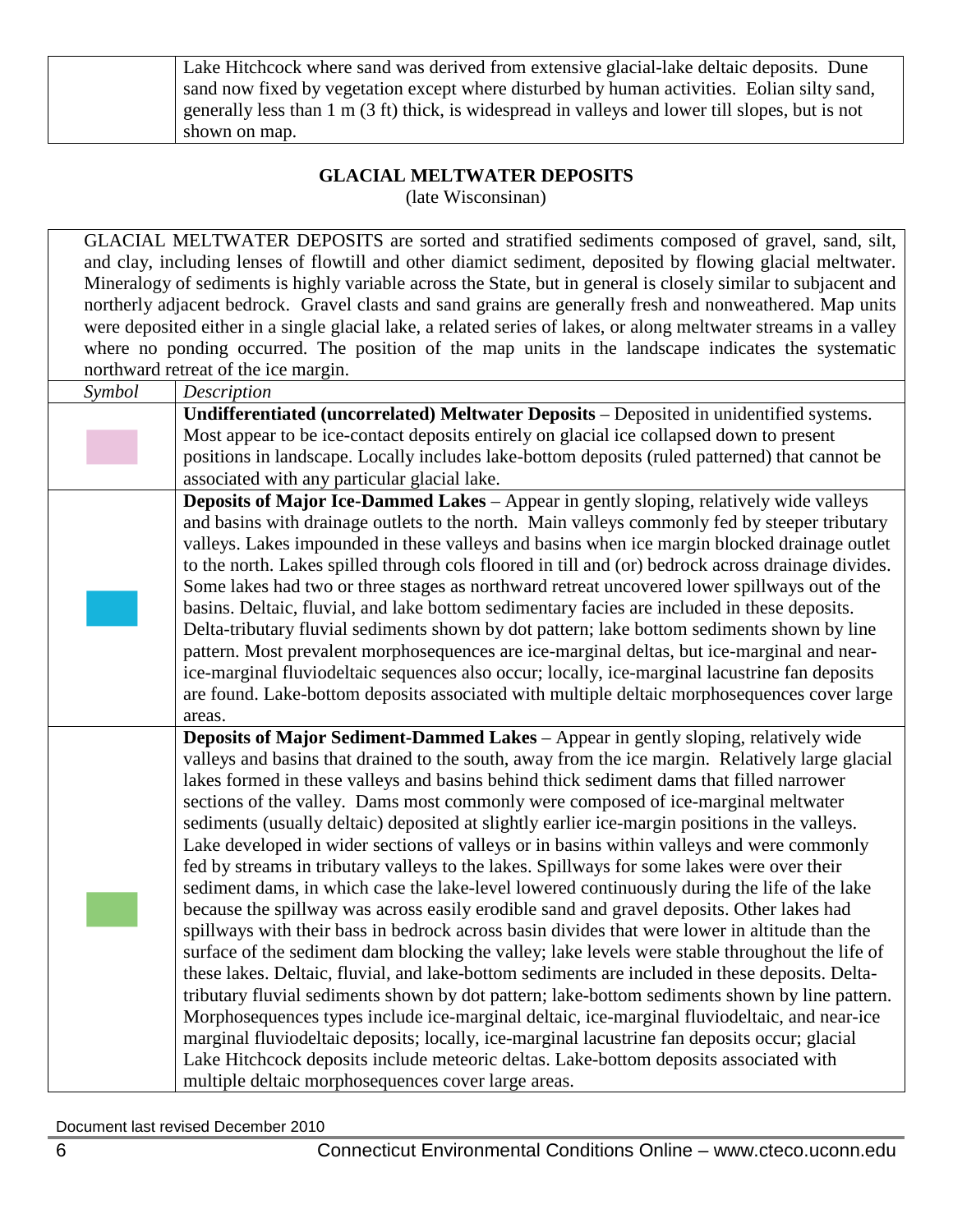<span id="page-6-0"></span>

|  | Deposits of Related Series of Ice-Dammed Ponds - Appear in steeper, small valleys that                                                                                                       |
|--|----------------------------------------------------------------------------------------------------------------------------------------------------------------------------------------------|
|  | slope to the north toward ice margin. Series of small lakes or ponds, impounded to the north                                                                                                 |
|  | by ice margin in one or several north sloping valleys. Multiple spillways cut into till or                                                                                                   |
|  | bedrock across divides are at successively lower altitudes to the north. A few units formed in                                                                                               |
|  | this depositional setting were built in a single north-draining valley, into only one small lake;                                                                                            |
|  | most, however, formed in a series of lakes, which lowered successively to the north in several                                                                                               |
|  | valleys descending from particular major or minor divides. Each group of ponds formed during                                                                                                 |
|  | retreat of the ice margin from impingement against the divide, and before uncovering of lower                                                                                                |
|  | drainage outlets. Predominately deltaic sedimentary facies are included in these deposits.                                                                                                   |
|  | Lake-bottom facies occur locally beneath the deltas, but are not exposed at the surface. Ice-                                                                                                |
|  | marginal deltas are the only type of morphosequences present. Some ice-marginal deltas have                                                                                                  |
|  | fluvial feeder eskers (shown by chevron pattern).                                                                                                                                            |
|  | Deposits of Related Series of Sediment-Dammed Ponds - Many valleys in Connecticut                                                                                                            |
|  | sloped to the south away from the ice margin. In narrower sections of these south-sloping                                                                                                    |
|  | valleys, series of small lakes developed sequentially as a result of northward ice retreat. Each                                                                                             |
|  |                                                                                                                                                                                              |
|  | pond was dammed behind (to the north of) the valley-blocking body of sediment tat filled the<br>next previous pond. In steeper sections of these valleys, meltwater streams fed a small lake |
|  |                                                                                                                                                                                              |
|  | farther down the valley. Spillways for each small lake were sediment dams these spillways                                                                                                    |
|  | commonly no longer exist because most of the sediment was removed by distal meltwater and                                                                                                    |
|  | ancestral streams in each valley. The process of degradation and entrenchment of ice-marginal                                                                                                |
|  | deposits in these narrow south-sloping valleys was aided by a lowering bas level (glacial Lake                                                                                               |
|  | Connecticut) in Long Island Sound. Predominately deltaic and fluvial sediments; lake-bottom                                                                                                  |
|  | sediments occur locally beneath deltaic sediments but are not exposed at the surface. Ice-                                                                                                   |
|  | marginal deltaic, fluviodeltaic, and deltaic-fluvial morphosequences are present; near-ice                                                                                                   |
|  | marginal fluviodeltaic deposits occur rarely.                                                                                                                                                |
|  | Deposits of Proximal Meltwater Streams - Occurred in south-draining valleys that had a                                                                                                       |
|  | relatively steep gradient and were not tributary to any glacial lake. These valleys were steep                                                                                               |
|  | enough to avoid ponding, but not so steep that the sediment load of the meltwater stream was                                                                                                 |
|  | carried beyond. Outwash plains, broad areas of meltwater-stream deposition in front of                                                                                                       |
|  | moraines, also are included. Fluvial sediments in ice-marginal and near-ice-marginal fluvial                                                                                                 |
|  | morphosequences. In general, these deposits are coarse grained (gravel and sand) and only 3 to                                                                                               |
|  | 9 m (10 to 30 ft) thick (rarely as much as 15 m (50 ft) thick in moraine-proximal outwash                                                                                                    |
|  | deposits. Due to the proximity to and the energy of the meltwater streams, these deposits are                                                                                                |
|  | typically coarse grained.                                                                                                                                                                    |
|  | Deposits of Distal Meltwater Streams - Occurred in south-draining valleys and basins after                                                                                                   |
|  | ice-marginal lakes had drained, allowing distal meltwater to incise, terrace, and redeposit                                                                                                  |
|  | sediment of slightly older ice-marginal meltwater deposits. In some cases, these distal                                                                                                      |
|  | meltwater streams originated at the glacier margin, which was more that n8 km (5 mi) away; in                                                                                                |
|  | other cases, a glacial lake separated the glacier margin from the site of meltwater-terrace                                                                                                  |
|  | deposition, and the meltwater stream issued from the spillway of a glacial lake. Distal fluvial                                                                                              |
|  | sediments not traceable to an ice-marginal head. Deposits commonly consist of sand and gine                                                                                                  |
|  | gravel only 1 to 3 m (3 to 10 ft) thick; as much as 9 m (30 ft) thick in more extensive map                                                                                                  |
|  | units. Sediment is commonly lithologically distinct from underlying deposits. Due to their                                                                                                   |
|  | distance from meltwater streams, these deposits are typically fine gravel and sand.                                                                                                          |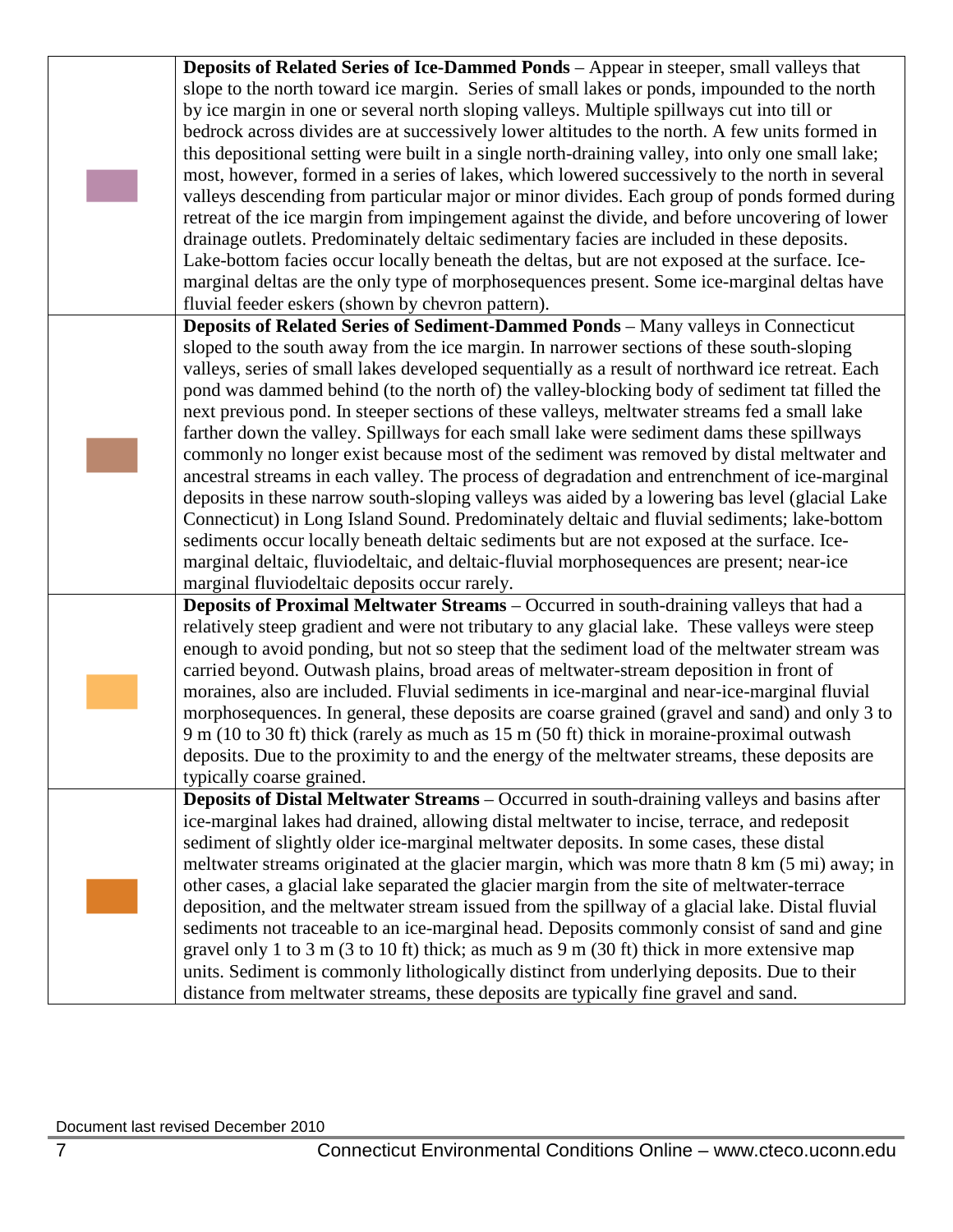#### **GLACIAL ICE-LAID DEPOSITS**

(late Wisconsinan, Illinoian)

GLACIAL ICE-LAID DEPOSITS (tills and moraine) were derived directly from the ice and consist of nonsorted, generally nonstratified mixtures of grain-sizes ranging from clay to large boulders. The matrix of most tills is predominantly sand and silt, and boulders can be sparse to abundant. Some tills contain lenses of sorted sand and gravel and occasionally masses of laminated fine-grained sediment. The lack of sorting and stratification typical of ice-laid deposits often makes them poorly drained, difficult to dig in or plow, mediocre sources of groundwater and unsuited for septic systems. Till blankets the bedrock surface in variable thicknesses and commonly underlies stratified meltwater deposits. End moraine deposits (primarily ablation till) occur principally in southeastern Connecticut. Ice-laid deposits are inferred to be of Wisconsinan age except where exposures of older (probably Illinoian) till are shown. Drumlins are inferred to be composed of older till mantled by younger till.

| Symbol | Description                                                                                                                                                                                 |
|--------|---------------------------------------------------------------------------------------------------------------------------------------------------------------------------------------------|
|        | <b>Thin Till Deposits</b> – Mapped in areas where till generally is less than 4 to 5 m (12 to 15 ft)                                                                                        |
|        | thick. Discontinuous on slopes or in areas of moderate local relief where bedrock outcrops are                                                                                              |
|        | numerous and where bedrock surface topography controls local relief of land surface.                                                                                                        |
|        | Predominantly upper till that is loose to moderately compact, generally sandy, commonly                                                                                                     |
|        | stony. Both lodgement and ablation facies present in places                                                                                                                                 |
|        | <b>Thick Till Deposits</b> – Mapped in areas where till generally is more than 4 to 5 m (12 to 15 ft)                                                                                       |
|        | thick, in glacially smoothed landforms that mask bedrock surface topography. In places,                                                                                                     |
|        | particularly in drumlins, till thickness exceeds 30 m (100 ft); maximum reported thickness is                                                                                               |
|        | about 61 m (200 ft). Lower till constitutes bulk of till deposits in these areas, although upper                                                                                            |
|        | till generally is present at surface. Lower till is moderately to very compact, and is commonly                                                                                             |
|        | finer grained and less stony than upper till. Oxidized zone (lower part of soil profile developed                                                                                           |
|        | during period of interglacial weathering) generally is present in upper part of lower till section;                                                                                         |
|        | this zone commonly shows closely spaced joints stained with iron and manganese oxides                                                                                                       |
|        | End Moraine Deposits – Composed variably of sandy ablation till, sediment-flow and                                                                                                          |
|        | colluvial materials, bodies of stratified sand and gravel, and dense concentrations of surface                                                                                              |
|        | boulders. Deposits occur in narrow zones that trend east-northeast, principally in southeastern                                                                                             |
|        | part of the State and Long Island Sound. Thickness on land range from 3 to 18 m (10 to 59 ft);                                                                                              |
|        | submerged moraine in seismic records as much as 40 m (131 ft) thick. Moraine landforms                                                                                                      |
|        | include low, smooth, or undulating ridges with boulder surfaces; hummocky, irregular ridges                                                                                                 |
|        | of boulder till, and dense linear concentrations of boulders without interstitial matrix. In upland<br>areas, morainal segments overlie hills and valley and in Long Island Sound, morainal |
|        | sediments are associated with heads of meltwater deposits, commonly in arcuate arrays related                                                                                               |
|        | to position of local topographic lowland. Morainal sediments accumulated at margins of                                                                                                      |
|        | glaciers in zones of stagnant ice, mainly by sediment flow and colluvial processes as ice                                                                                                   |
|        | melted.                                                                                                                                                                                     |
|        |                                                                                                                                                                                             |

#### **MAP ELEMENTS**

<span id="page-7-0"></span>**Ice Margin Position** – Solid ticked line indicates outer margin of continuous glacier ice, shown by scarp between little –collapsed parts of ice-margin meltwater deposits. Ice at this line was part of zone of stagnant ice that fringed the active ice during retreat. Discontinuous tongues and irregular bodies of dead ice lay beyond (generally south of) this line. Dashed line indicates inferred extent of ice position away from deposits based on requisite ice-barrier positions and plausible ice-surface slopes. The hachures indicate the side of advancing ice.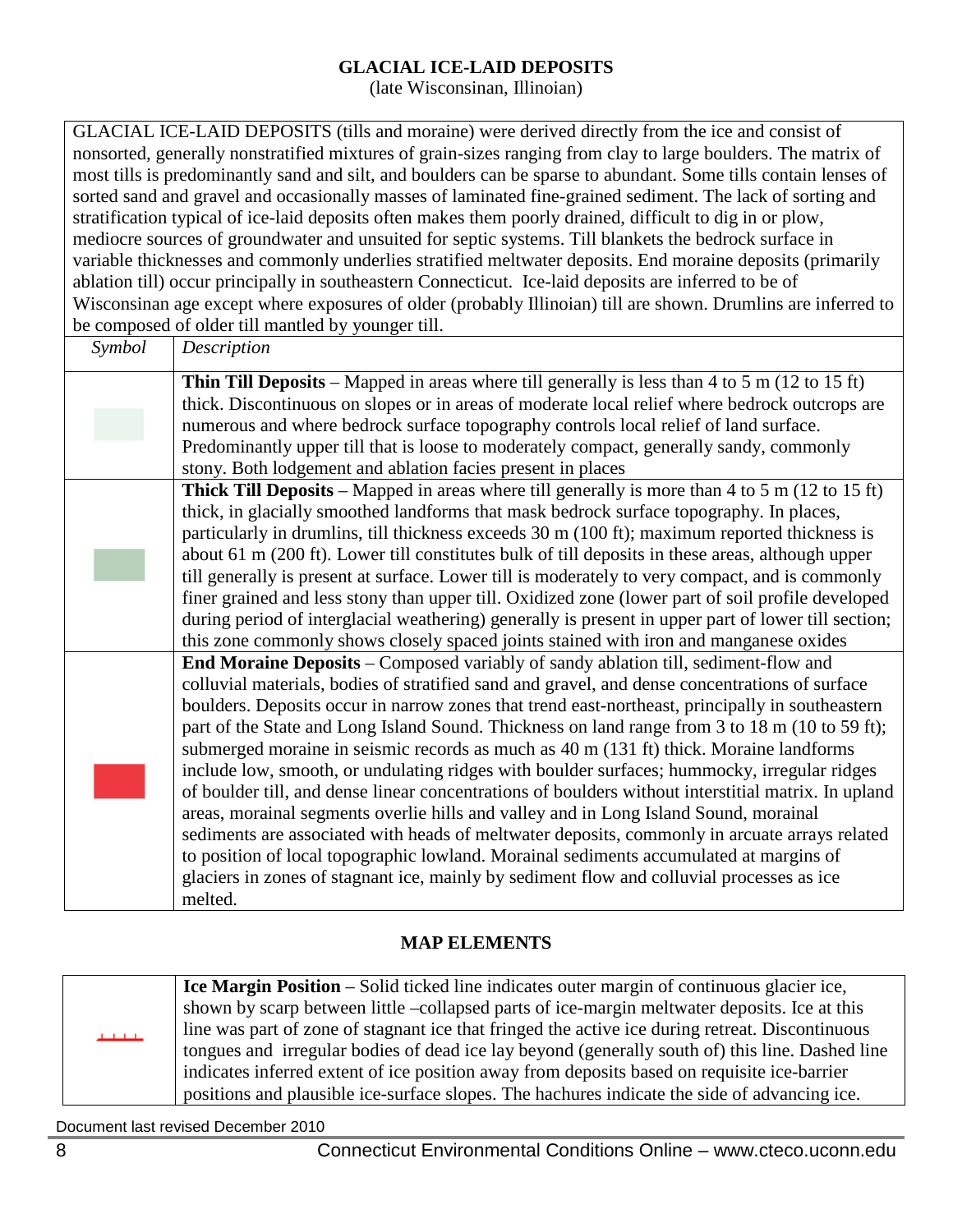|                                                         | Inferred Ice Margin Position - Dashed line indicating inferred location of ice margin.                                                                                                                                                                                                                                                                                                                                                                                                                       |
|---------------------------------------------------------|--------------------------------------------------------------------------------------------------------------------------------------------------------------------------------------------------------------------------------------------------------------------------------------------------------------------------------------------------------------------------------------------------------------------------------------------------------------------------------------------------------------|
| $\rightarrow$ $\rightarrow$ $\rightarrow$ $\rightarrow$ | Esker - Narrow ridge of predominantly glaciofluvial sediments, generally with sinuous form<br>and undulating crest. Represents filling of ice-walled channel or tunnel through which<br>meltwater flowed (in or under a glacial ice sheet), generally feeding an ice-marginal delta.<br>Shown only where longer than 1,000 ft. Chevrons point in the direction of transport.                                                                                                                                 |
|                                                         | Glacial Striation or Groove - Scratch or groove on surface of bedrock engraved by stones<br>held in moving ice. Arrow points in direction of ice movement. Measured locality is at tip of<br>arrow.                                                                                                                                                                                                                                                                                                          |
|                                                         | Drumlin Axis and Center - Morphologic axis of elongated, streamlined hill composed of<br>thick till (mostly lower till) and shaped by moving ice. Length of bar reflects actual length of<br>drumlin at map scale; dot is at the topographic high point.                                                                                                                                                                                                                                                     |
|                                                         | Meltwater Channel – Occurs commonly in till, locally in bedrock or meltwater deposits.<br>Does not appear to be related to any lacustrine (lake) deposit. Some cross upland divides and<br>were eroded by water that flowed away from ice; others occur singly or in series along hillside<br>and were cut by streams that flowed along or beneath ice margin. Arrow indicated direction of<br>meltwater flow.                                                                                               |
|                                                         | Glacial Lake Spillway - Outlet for large or small glacial lake. General across drainage divides<br>and in till or bedrock; some cut into slightly earlier meltwater deposits. Number is altitude in<br>meters (as constrained by 10-ft contours) of spillway floor. Some, particularly those carved<br>into thick till or stratified deposits, were notably deepened by the existing lake water; others,<br>particularly those on bedrock, show little or no erosion. Arrow indicates direction of spillway. |
|                                                         | <b>Inferred Glacial Spillway</b> – Outlet for large or small sediment-dammed glacial lake. Usually<br>across slightly older meltwater deposits in south-draining valley where later postglacial stream<br>erosion destroyed the spillways. Numbers (if present) are requisite former altitudes in meters<br>as indicated by delta altitudes. Arrow indicates direction of spillway.                                                                                                                          |
| Ŷ.                                                      | <b>Location of Lower Till</b> – Exposure of lower (Illinoian) till                                                                                                                                                                                                                                                                                                                                                                                                                                           |
|                                                         | Two-Till Outcrop - Exposure of lower till overlain by upper (late Wisconsinan) till.                                                                                                                                                                                                                                                                                                                                                                                                                         |
|                                                         | Deltaic Bedding Locality - Exposure of delta foreset beds, generally overlain by topset beds.                                                                                                                                                                                                                                                                                                                                                                                                                |
| ×                                                       | Weathered Bedrock Outcrop - Disintegrated bedrock. Weathering product depends on<br>lithology of rock; for example, grus with corestones is weathering product of coarse-grained<br>gneisses and granites, and residual clay is weathering product of marble. Commonly underlies<br>nonweathered till; in such places, weathering predates deposition of till, and is perhaps of<br>Tertiary age. Severe weathering of easily weathered sulfidic schists occurred in postglacial<br>time.                    |
| $\odot$                                                 | Radiocarbon-Dated Locality - Locality of radiocarbon-dating of organic material.                                                                                                                                                                                                                                                                                                                                                                                                                             |
| န္ကြားရွိ                                               | Area of glaciofluvial deposits grading to glacial lake - Shown within glacial lake map units                                                                                                                                                                                                                                                                                                                                                                                                                 |
|                                                         | Area of lake-bottom sediments – Shown within glacial lake map units                                                                                                                                                                                                                                                                                                                                                                                                                                          |

## **Use Limitations**

Quaternary Geology is not intended for maps printed at map scales greater or more detailed than 1:24,000 scale (1 inch = 2,000 feet.). It is not intended for analysis with other digital data compiled at scales greater or more detailed than 1:24,000 scale. This information is based on 7.5 minute U.S. Geological Survey 1:24,000-scale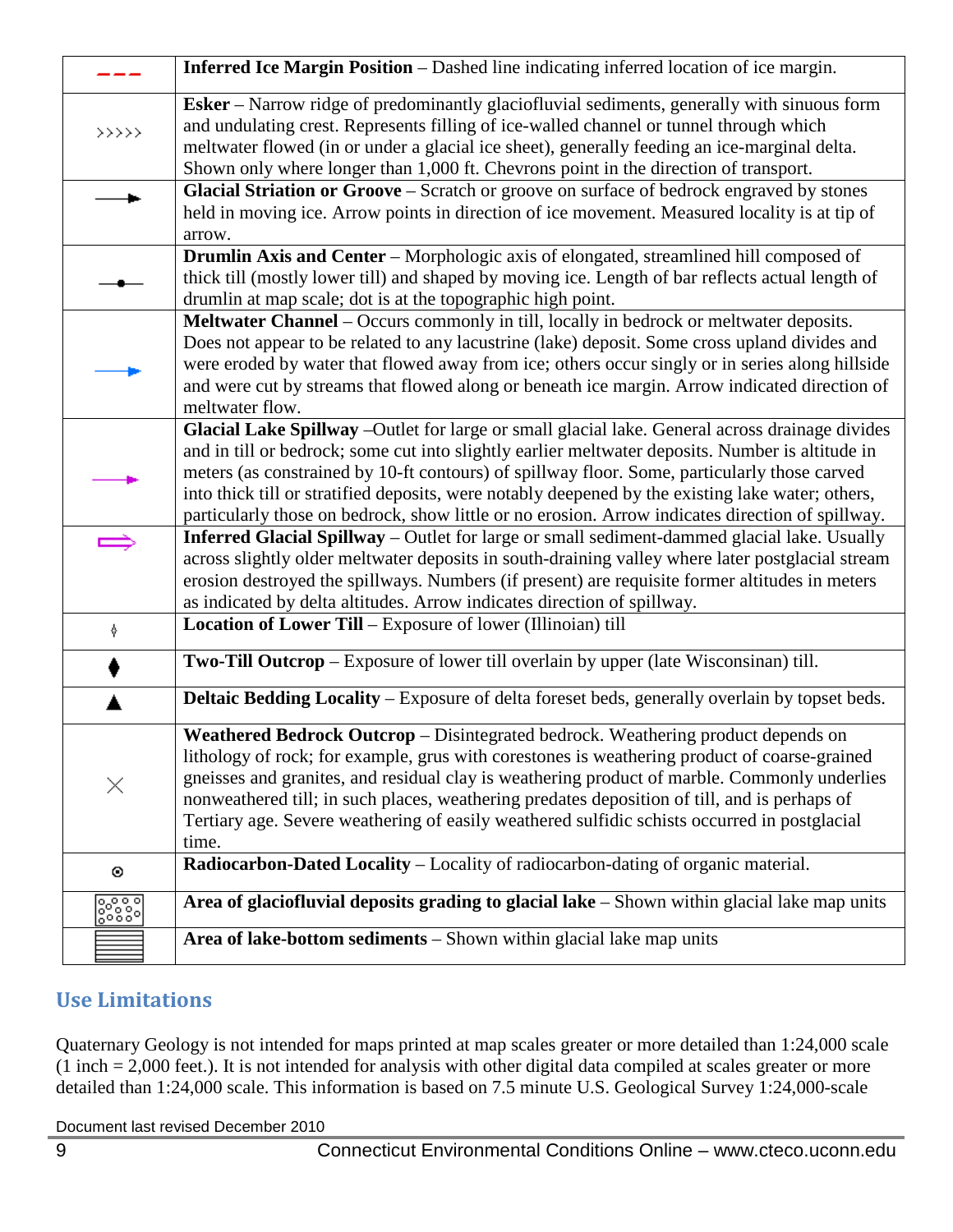topographic quadrangle maps with a 10-ft contour interval. Surficial geologic maps exist in various forms (either published, open-filed, or unpublished) for 98 quadrangles. The authors of the [Quaternary Geology Map](http://cteco.uconn.edu/map_catalog/maps/state/Quaternary_Geologic_Map_of_Connecticut_and_Long_Island_Sound_Basin.pdf)  of Connecticut and Long Island Sound Basin<sup>1</sup> reviewed all of these maps, and did reconnaissance mapping in the remaining quadrangles. In the course of compiling this large body of data to create both the statewide Surficial Materials Map and the statewide Quaternary Geology Map, the authors applied a consistent interpretive rationale; the result is that, in some cases, the original studies have been reworked or revised.

## **Related Information**

[Quaternary Geology Map of Connecticut](http://cteco.uconn.edu/map_catalog/maps/state/Quaternary_Geologic_Map_of_Connecticut_and_Long_Island_Sound_Basin.pdf) and Long Island Sound Basin<sup>1</sup> – state map with map pamphlet report in PDF format (56 Mb)

[Quaternary Geology](http://www.cteco.uconn.edu/guides/Quaternar_Geology.htm) – CT ECO Basic Data Guide

[Quaternary Geology GIS metadata](http://www.cteco.uconn.edu/metadata/dep/document/QUATERNARY_GEOLOGY_POLY_FGDC_Plus.htm) – Contains technical documentation describing the Quaternary Geology data and the data sources, process steps, and standards used to collect, digitize, and store this information in a geographic information system (GIS).

## **Data Collection Date**

2005 (Publication date of the *Quaternary Geology Map of Connecticut and Long Island Sound Basin<sup>1</sup>*)

## **Status**

Complete, no updates planned

## **Map Scale**

The source map scale for the Quaternary Geology data is 1:24,000 (1 inch = 2,000 feet). This information was compiled on a series of 7.5 minute U.S. Geological Survey 1:24,000-scale topographic quadrangle maps with a 10-ft contour interval.

## **Contact**

[Janet Stone,](mailto:jrstone@usgs.gov) U.S. Geological Survey, 101 Pitkin Street, Mail Stop Bldg 1082, East Hartford, Connecticut 06108. Phone 860-291-6748

[Margaret Thomas,](mailto:Margaret.Thomas@ct.gov) Geological and Natural History Survey, Connecticut Department of Energy and Environmental Protection, 79 Elm Street, Hartford, Connecticut 06106. Phone 860-424-3583

## **Additional Documentation**

[Surficial Materials Map of Connecticut](http://cteco.uconn.edu/map_catalog/maps/state/Surficial_Materials_Map_of_Connecticut.pdf)<sup>2</sup> – state map in PDF format (27 Mb) [Surficial Materials](http://www.cteco.uconn.edu/guides/resource/CT_ECO_Resource_Guide_Surficial_Material.pdf) – CT ECO Complete Resource Guide [Surficial Materials GIS metadata](http://www.cteco.uconn.edu/metadata/dep/document/SURFICIAL_MATERIAL_POLY_FGDC_Plus.htm) – Contains technical documentation describing the Surficial Materials data and the data sources, process steps, and standards used to collect, digitize, and store this information in a geographic information system (GIS).

[Thickness of Glacial Sediments in Connecticut and the Long Island Sound Basin](http://www.cteco.uconn.edu/metadata/dep/document/GLACIAL_SEDIMENT_THICKNESS_POLY_FGDC_Plus.htm) – GIS Metadata